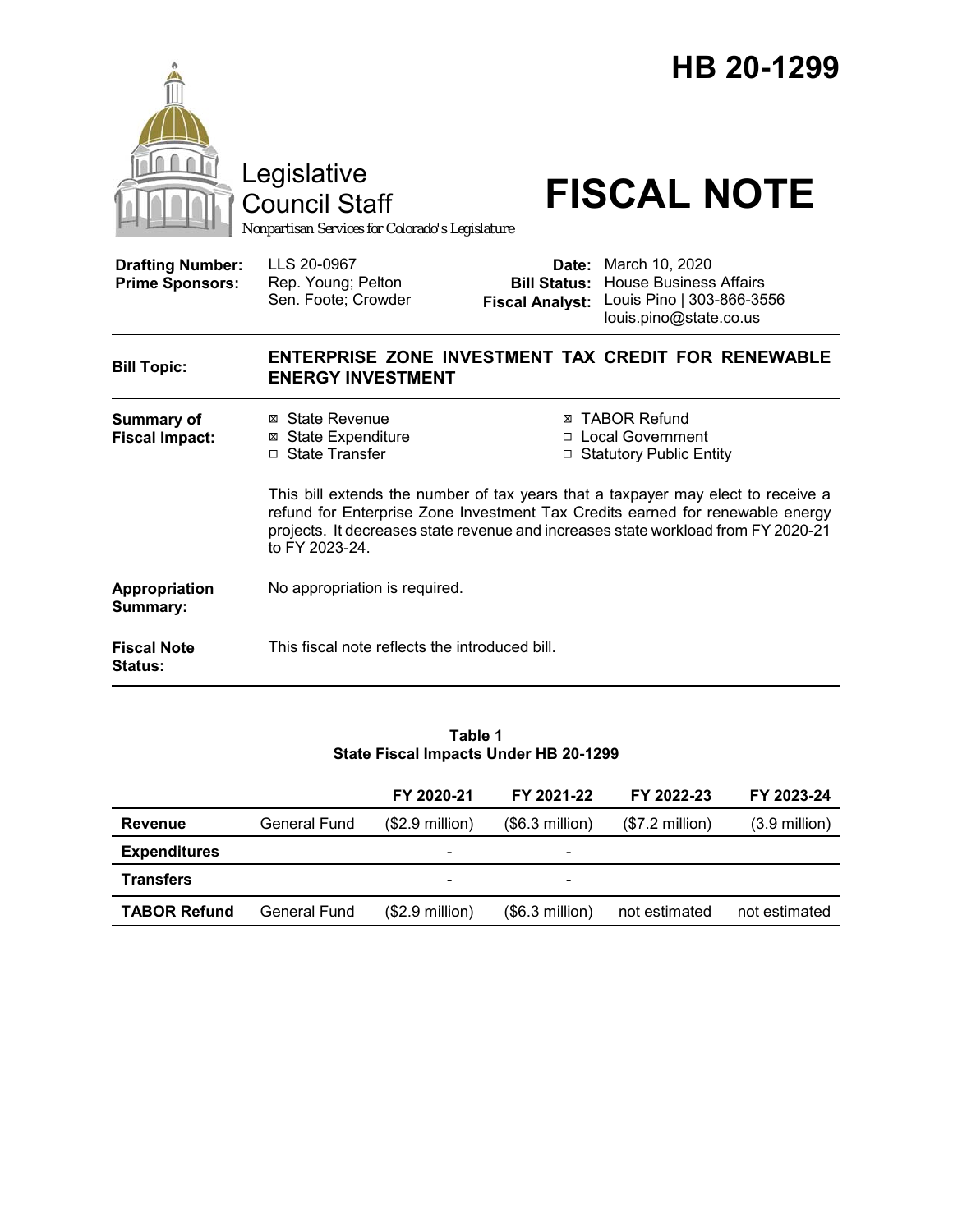March 10, 2020

### **Summary of Legislation**

The bill extends the number of years that a taxpayer may elect to receive an 80 percent refund for Enterprise Zone Investment Tax Credits (ITC) earned for renewable energy projects. Under current law, renewable energy investments completed in an enterprise zone before December 31, 2020, may elect to receive a refund. This bill extends the time period to December 31, 2024.

The bill also adds investments in energy storage systems as a qualified renewable energy investment.

#### **Background**

**Renewable energy projects in enterprise zones.** House Bill 15-1219 allowed a taxpayer who places a renewable energy project in an enterprise zone and receives certification to claim an Enterprise Zone ITC for the project an option to receive a refund of the credit. The amount of the refund is equal to 80 cents for every one dollar of ITC credit and is capped at \$750,000 per tax year and taxpayer. Renewable energy investments completed between January 1, 2015, but before December 31, 2020, may elect to receive a refund. A taxpayer can only receive a refund from one new renewable investment at a time. The taxpayer must exhaust the full amount of the refund from one project before electing to receive a refund from another renewable energy investment that generated ITC credits.

**Enterprise Zone Investment Tax Credit.** The Enterprise Zone ITC is an income tax credit equal to 3 percent of qualified investments located in an enterprise zone. Taxpayers may claim up to half their annual tax liability plus \$5,000 in any one year. If the income tax credit is more than what a taxpayer owes, the credit can be carried forward. Renewable energy investments may carry the credit forward for up to 22 years.

#### **State Revenue**

The bill will decrease General Fund revenue by an estimated \$2.9 million in FY 2020-21, \$6.3 million in FY 2021-22, \$7.2 million in FY 2022-23, and \$3.9 million in FY 2023-24. The estimates for FY 2020-21 and FY 2023-24 represent half-year impacts*.* 

**Assumptions.** Data from the Office of Economic Development and International Trade (OEDIT) shows that taxpayers placed approximately \$147.1 million in renewable energy projects in an enterprise zone in 2019, generating \$4.41 million in ITC refundable credits. This fiscal note assumes investments in renewable energy projects will increase by 15 percent each year the credit is available.

If the company holding the eligible ITC credits would have sufficient tax liability to fully claim all credits within their 22-year carry-forward period, the state's liability for these credits would be reduced by 20 percent if the company chooses a refund instead. However, the impact would occur several years into the future, and would be diminished if it were discounted for the time-value of money.